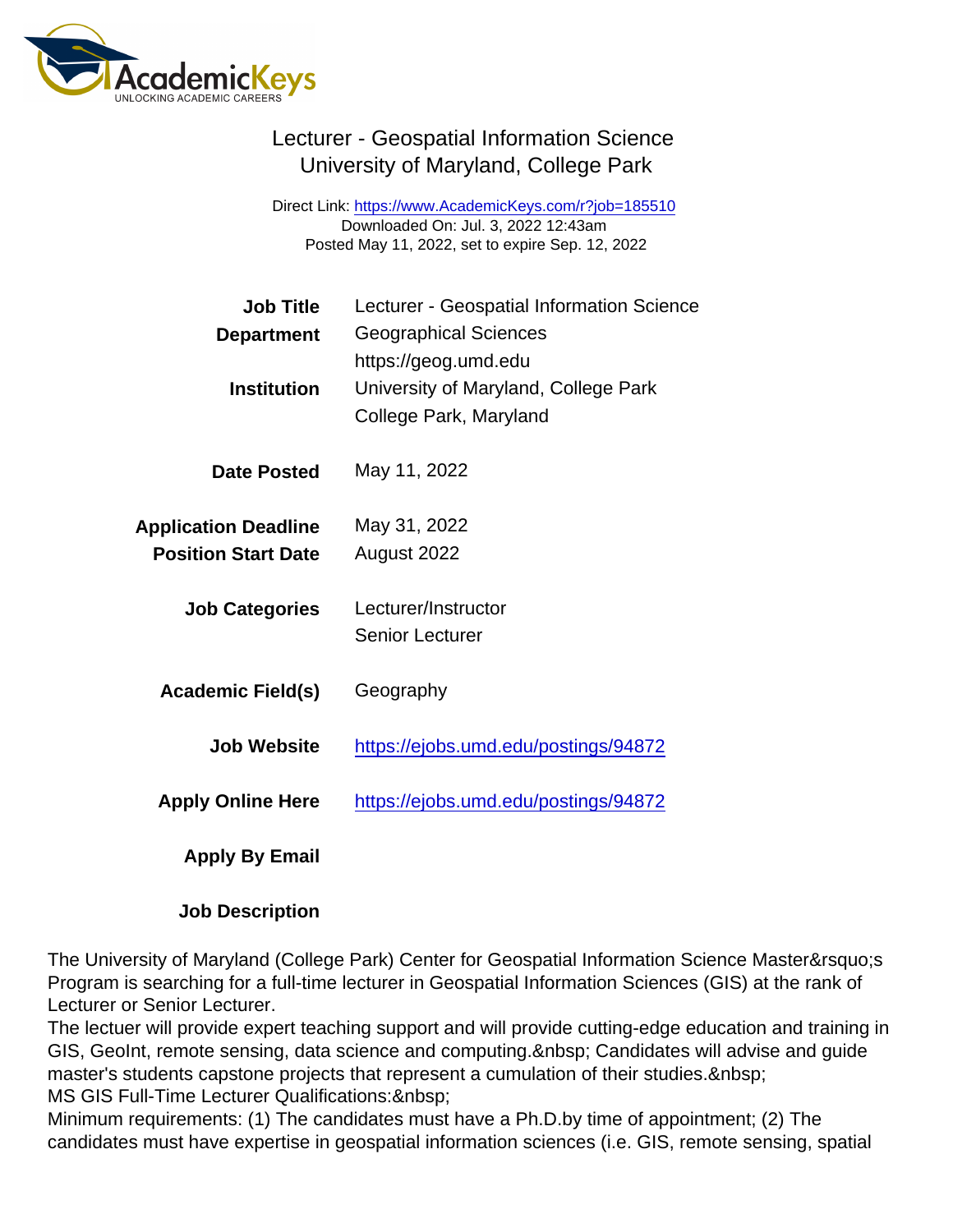## Lecturer - Geospatial Information Science University of Maryland, College Park

Direct Link: <https://www.AcademicKeys.com/r?job=185510> Downloaded On: Jul. 3, 2022 12:43am Posted May 11, 2022, set to expire Sep. 12, 2022

statistics, computing) to be able to provide advanced teaching in this field.

Preferences are given to the candidates who have: (1) a Ph.D. in Geoinformatics or a related discipline; (2) teaching expertise at the college level (instructor of record for technical classes is preferred); (3) strong computer programming skills; (4) development experience for GIS, databases, machine learning, web or mobile apps; and a (5) background in data science is desirable.

The position is expected to start in August 2022 with the successful candidate assuming full teaching responsibilities in the fall 2022 semester. The lecturers will be expected to teach in a 12-week term calendar https://svp.umd.edu/node/1961. The positions available will be filled at a Lecturer or Senior Lecturer level, commensurate with the candidate' sexperience.

For best consideration, applications should be submitted by May 31, 2022, but the search will continue until the position is filled. To Apply: https://ejobs.umd.edu/postings/94872. Applications should include a personal statement of background and experience relevant to the position, including teaching, any research, and service activities, a signed and dated Curriculum Vitae, a teaching dossier, and names and addresses (including e-mail addresses) for 3 references. Applications from women and minorities are particularly sought. The University of Maryland is an Equal Opportunity Affirmative Action Employer.

Further information about the MS GIS and GEOINT programs can be found at http://msgis.umd.edu and http://geoint.umd.edu. For more about the Center for Geospatial Information Science and Department of Geographical Sciences, please see https://geospatial.umd.edu and https://geog.umd.edu

## EEO/AA Policy

The University of Maryland, College Park, an equal opportunity/affirmative action employer, complies with all applicable federal and state laws and regulations regarding nondiscrimination and affirmative action; all qualified applicants will receive consideration for employment. The University is committed to a policy of equal opportunity for all persons and does not discriminate on the basis of race, color, religion, sex, national origin, physical or mental disability, protected veteran status, age, gender identity or expression, sexual orientation, creed, marital status, political affiliation, personal appearance, or on the basis of rights secured by the First Amendment, in all aspects of employment, educational programs and activities, and admissions.

Contact Information